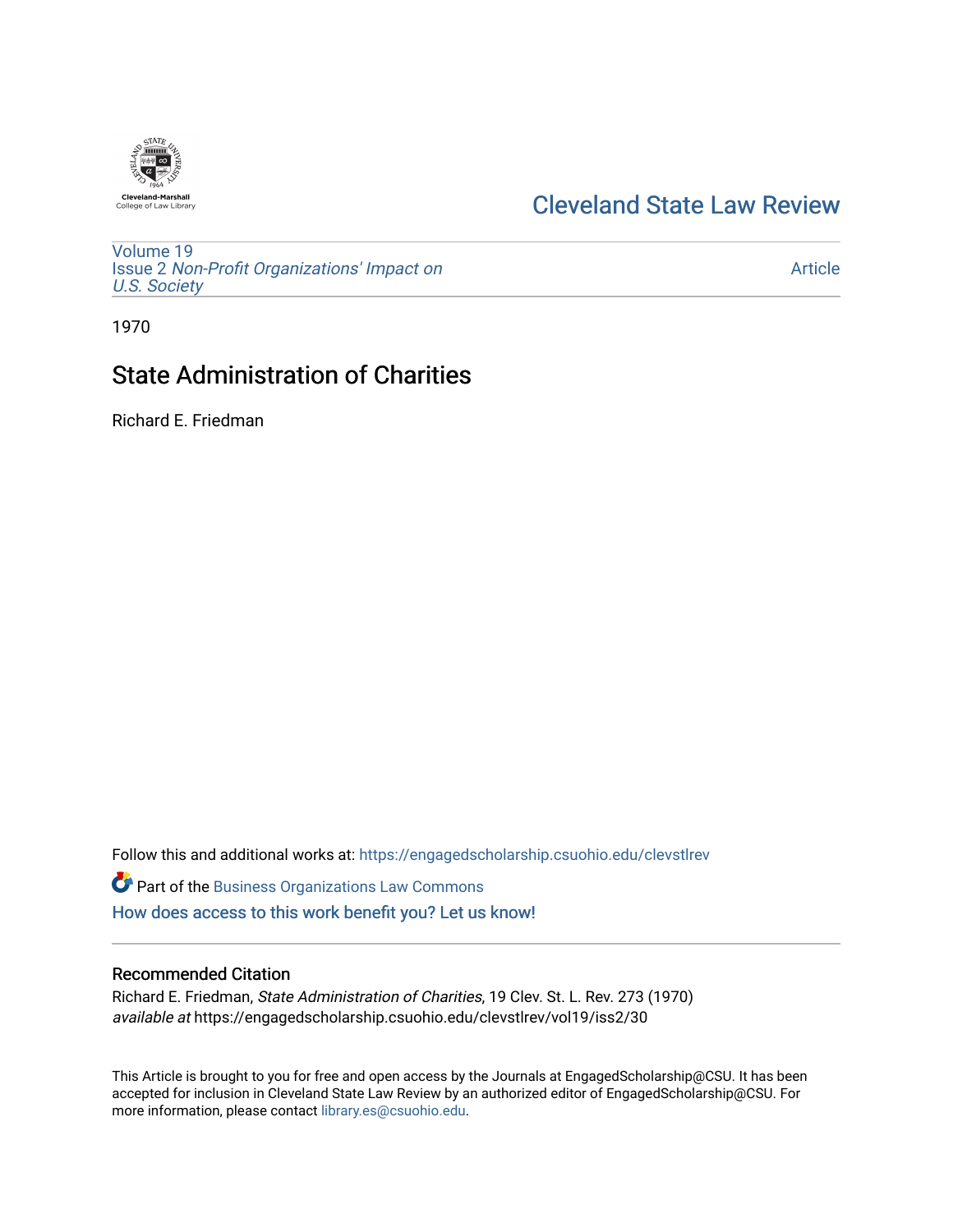### *State Administration of Charities*

#### *Richard E. Friedman\**

**M Y REMARKS** will be limited to state administration of the charitable trusts and charitable organizations.

Charities are quasi-public in nature. They perform many valuable services to the community which may otherwise be performed by governmental agencies. Because of these high public purposes charitable organizations are granted special treatment in terms of tax exemptions, and tax deductions for contributions.

The definition of charity gleaned from case law is very broad, and in recent years the definition has tended to become even broader. Virtually any undertaking which may benefit the public can fall under the very broad umbrella of charities.

There is a distinction between Charitable Trust and Charitable Solicitations Acts at the state level. A shorthand definition is that Charitable Solicitations Acts relate to solicitation and collection of funds from the general public, as opposed to private individuals. The definition of a Charitable Trust Act for this discussion would be one regulating the creation of a res for charitable purposes, but which would receive funds from private, rather than public sources. There is considerable amount of overlapping jurisdiction between these two types of acts. Those states which have some form of administration in this area recognize this, and accept federal report forms, and reports which are made under court jurisdiction. They give some latitude in reporting by those organizations which are required to comply with both the Charitable Trust and the Charitable Solicitations Acts.

In the United States it is estimated that approximately \$14,000,000,- 000 is collected annually by charitable solicitations. This makes the business of charitable giving the fourth largest industry in the United States. In Illinois, it is estimated the amount of charitable giving annually to be approximately \$140,000,000. The figures that have been gathered in relation to charitable trust are equally large. An estimate for the amount of funds held in charitable trusts nationally is approximately \$100,000,- 000,000. In Illinois that breaks down to about \$8,000,000,000. This will give some idea of the need for regulation.

In 1965 the National Association of Attorneys General established its first Committee on Charitable Organizations. That committee has been instrumental in assisting a number of states in developing these

**<sup>\*</sup>** Executive Director, Better Government Association, Chicago, Ill.; Former Asst. Atty.-Genl. of Illinois; Draftsman of the Illinois law on charitable trusts.

<sup>[</sup>Editor's Note: Mr. Friedman refers throughout this paper to the Illinois Charitable Trust Act, 14 Ill. Stat. Ann. § **51** et seq. and the Illinois Charitable Solicitations Act, 23 Ill. Stat. Ann. § 5101 et seq. This paper is part of the Symposium.]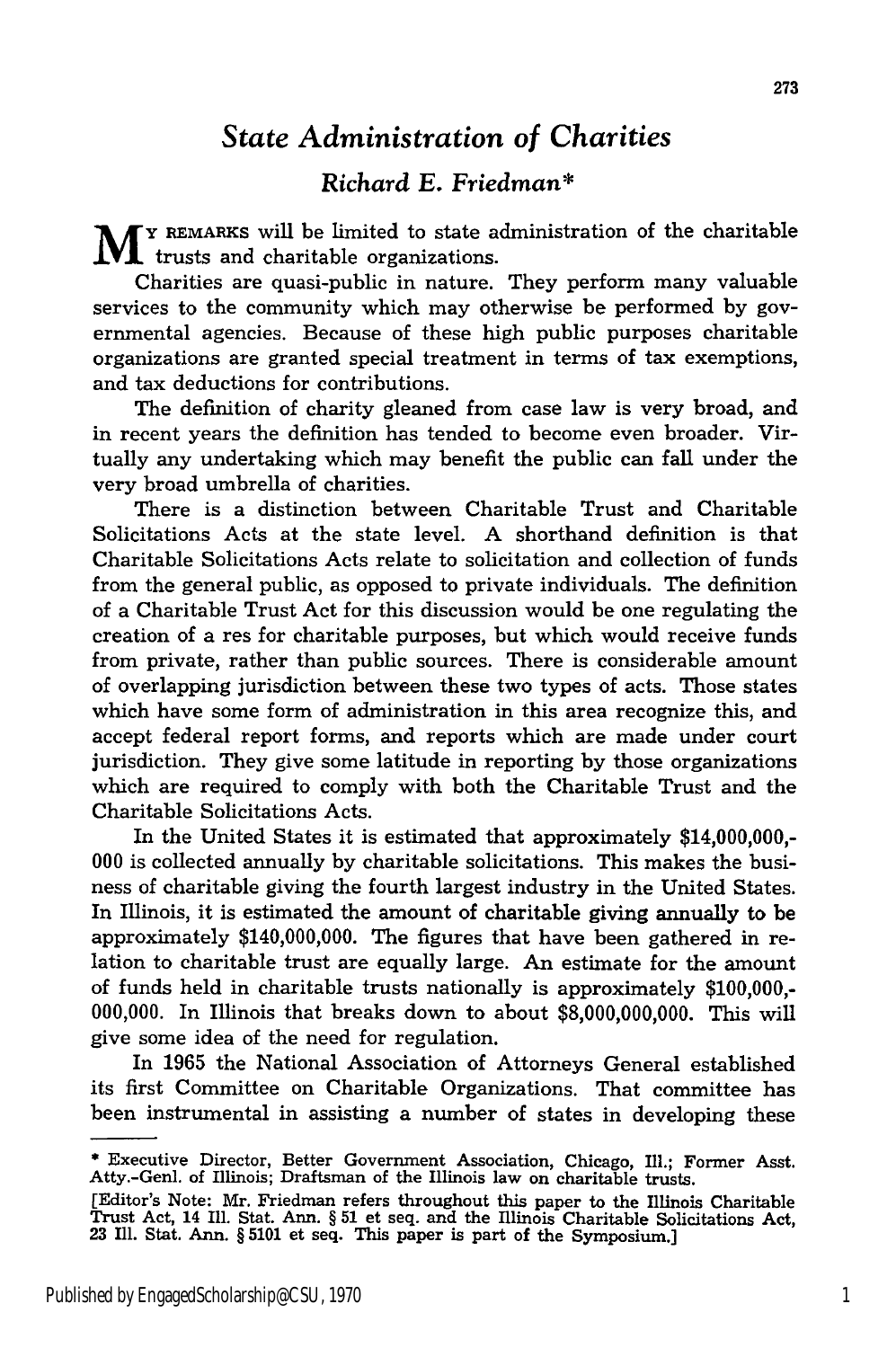laws. The NAAG acts as a clearing house for information. It is probably the only central source that has an overview of current developments and legislative trends in this field.

There are twelve states which have strong Charitable Solicitations laws. There are a number of other states which have laws which the author would consider weak laws; they number about 18, totalling approximately 30 states which have some form of legislation in the area of Charitable Solicitation, leaving 20 states without any legislation in this area, whatsoever. The states possessing regulatory legislation have in common a registration requirement, and in some instances they require a financial report on an annual basis. The basic distinction that could be made between weak and strong state laws is whether the Act has injunctive relief for powers granted to them, provides for subpoena powers, and whether the Attorney General is granted broad investigatory powers to review the books and records of the charities. Many states have perfunctory laws which require only registration, and if there is any suspicion that there is any wrongdoing only the usual criminal law enforcement procedures are available.

There are 10 states that have some form of a Charitable Trust Act. Even though efforts have been made to advance a Uniform Charitable Trust Law there is no uniformity. It would be hoped that this will be reviewed by the NAAG and perhaps they will disseminate more information on Uniform Charitable Trust Acts. Further consideration should be given to a Uniform Act.

One of the typical problems, and perhaps the most vexing one for an administrator in this area, relates to the phenomenal growth of mass mailers. A number of charitable organizations rely wholly on mass mailing. Mass mailing is based on a low percentage return of 2 or 3 per cent. This blanket approach is very costly for the charitable organization, but statistically it gets results. It usually gets more money than it spends. The question is how much goes to the charity.

The problem of enforcement relates to interstate mailing. In Illinois we are virtually powerless to do anything about a mass mailer which has its base of operation in Michigan and no contact with the State of Illinois other than through mailing. Typically, the mailing contains a selfaddressed envelope, usually postage prepaid. The person who makes a contribution puts his check or cash in the envelope and mails it back to Michigan or to the place from where it came. Consequently, the Illinois Attorney General's office or any state administrator in a similar position, finds it difficult to block these kinds of operations, even if there is a strong suspicion of fraud.

Section 5B of the Illinois Charitable Solicitation Act, and most of the other state acts in this field, provide for substituted personal service on the Secretary of State, if there is no registered agent, or the corporation does not do any business within the state. This is not very effective, and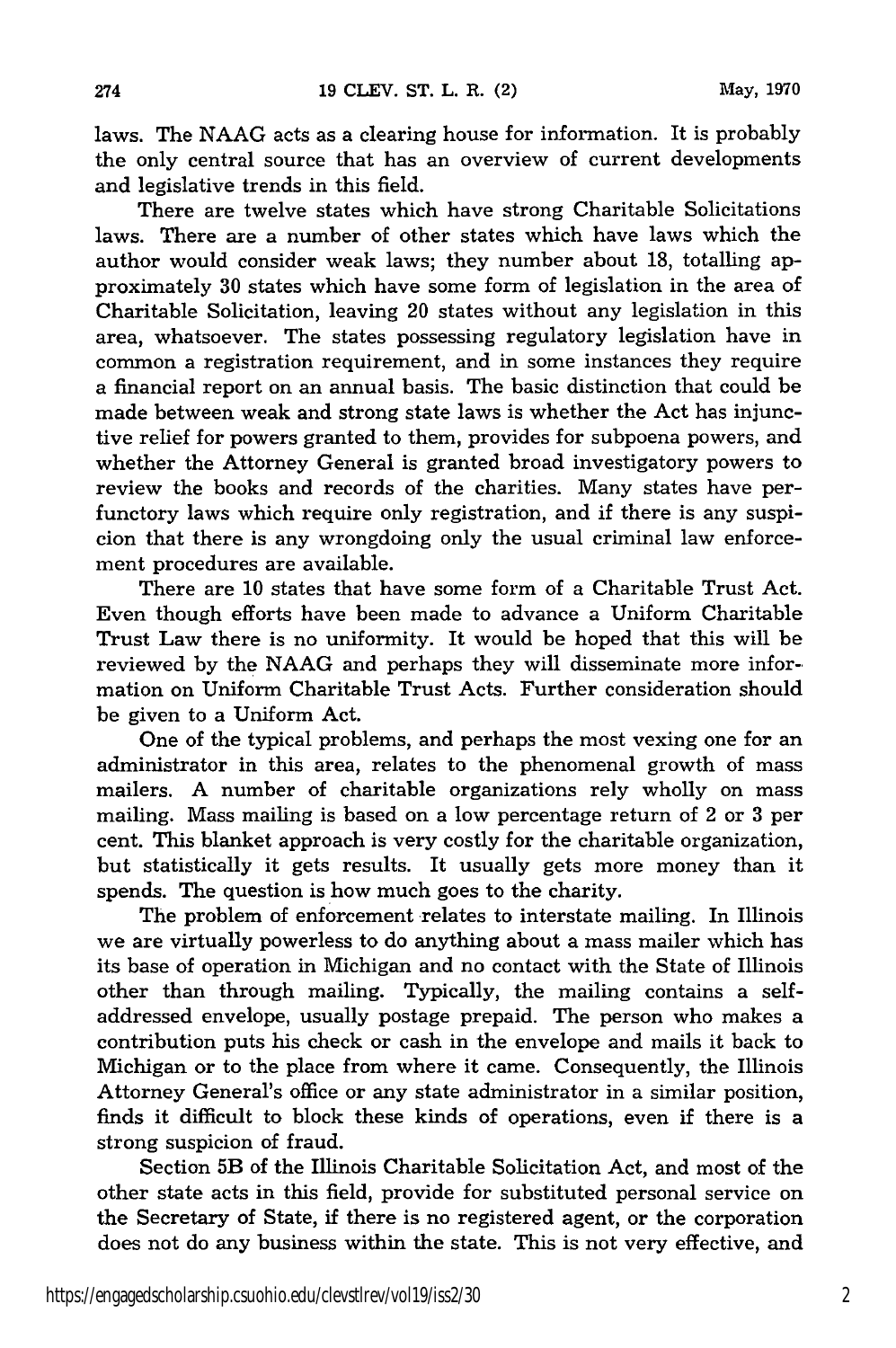I don't think the Uniform Enforcement of Judgments Act would be adequate for us to send an Illinois judgment to Michigan to try to enjoin a fraudulent charitable organization operating out of Michigan without any other contact within the State of Illinois.

The real anomaly that arises in this situation is that a fraudulent charitable organization can operate in the State of Illinois with impunity if it does not solicit in the State of Illinois. It can use Illinois as a base of operations for its mass mailing to all of the other 49 states, and the other 49 states are virtually powerless to obtain injunctions which may have any real effect. In this situation the State of Illinois cannot take action unless they solicit in Illinois. This problem could be covered by federal legislation. The only recourse at the present time would be to advert to the federal criminal procedures, particularly those involving postal and mail fraud, but they are rather unwieldy processes and are difficult to sustain.

The only real enforcement power in Illinois and in other states is that we can obtain a limited injunction against such an interstate mass mailer. Because most charitable organizations are sensitive to adverse publicity, the mere fact of our filing a complaint for an injunction and obtaining an injunction, because of the attendant publicity, has the effect of, at least temporarily, drying up the source of funds in that state or community in which the injunction is granted.

Let us review the structure of the Illinois Charitable Trust Act and compare it to similar state laws, and do the same with the Illinois Charitable Solicitation Act. These Acts contain the essential elements found in the 30 to 38 states with similar legislation. The real problem for a practitioner representing a charitable organization or a charitable foundation which has its base in one state and is active in another state, is that he may be required to comply with, perhaps, 20 to 30 different sets of registration statements and varying accounting requirements which can be costly and burdensome. I don't know the answer to that problem other than a uniform reciprocal act, or the possibility that the federal government may pre-empt the states in this area. It is a very difficult problem, and most state administrators are aware of it.

The Illinois Charitable Trust Act was drafted in 1961. It provides for a number of citation exemptions, including a broad religious exemption, and a specific exemption to corporate fiduciaries. Consequently there is no control over the activities of a corporate fiduciary which holds funds belonging to private foundations. The registration statement is required for all charitable organizations, including the names of Directors, Executors, Administrators and the like, charitable purposes, place of business, and other identifying information. The registration statement is not particularly burdensome; it usually relates to available information that one has in the initial structuring of the organization.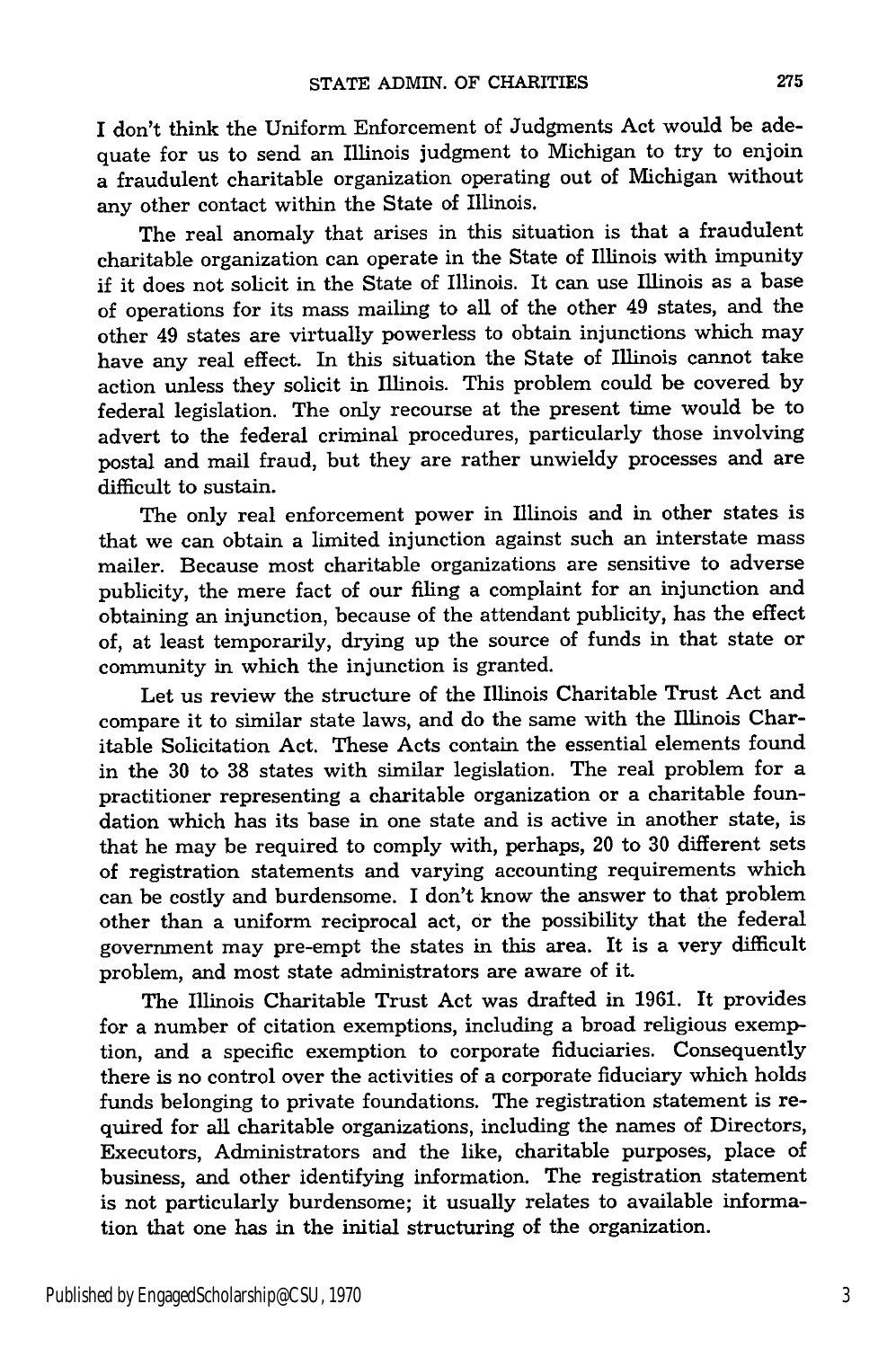An income report is due within 6 months after the end of the fiscal or the calendar year. The state provides accounting forms for the information, however, there are a number of exceptions to filing the state form. If an organization is under court supervision, or if there is a court administered document relating to income disbursements, the Attorney General will accept the court required report instead. Another example would be where the organization is already registered under the Solicitations Act. A further exception would be if the organization in the usual course of business prepares a certified statement that would be accepted in lieu of the annual financial accounting required by the Attorney General. The Attorney General is granted broad rule making power, and has broad investigatory powers. There is a provision for hearing and notice, and he also has a subpoena power with enforcement by application to the circuit court for a contempt citation. This has been used effectively in a number of cases. There is no licensing provision in either of the Illinois acts, but there is a registration which may be cancelled for cause by the Attorney General.

The Illinois Charitable Solicitation Act was drafted in 1963. Prior to drafting the Act the Attorney General took a great deal of time to discuss the matter with practitioners who specialized in problems of charitable organizations as well as the administrators of charitable organizations. We engaged in 6 months of informational discussions to try to resolve problem areas. When the bill was introduced in 1963 in the Illinois General Assembly, we had as proponents of the bill a broad cross section of many of the administrators of large charitable organizations and foundations in the state. We have had an excellent working relationship with charitable organizations. Charitable organizations are in favor of some sort of state administration, provided that the state administration is on a reasonable basis. Most of the organizations are competing for a slice of the charitable pie, and the marginal operators who have high mass mailing fund raising costs have the effect of diminishing the amount of money available to the established organizations. It is in the best interest of reputable charitable organizations to have state regulation, even though it does cause some internal problems.

The Illinois Act requires a registration statement prior to any solicitation. Most other states, except those states that have prior licensing provision, allow a charity to solicit money from the public and then file a statement. It is then too late to protect the public. Registration and financial reports are public records. The Attorney General has broad rule making power and the one great defect in the Illinois Act is the number of exemptions. There is a broad religious exemption, as mentioned. The Community Chest is exempted, volunteer firemen are exempted, as well as other specific charities. In the opinion of the author no exemptions should be permitted.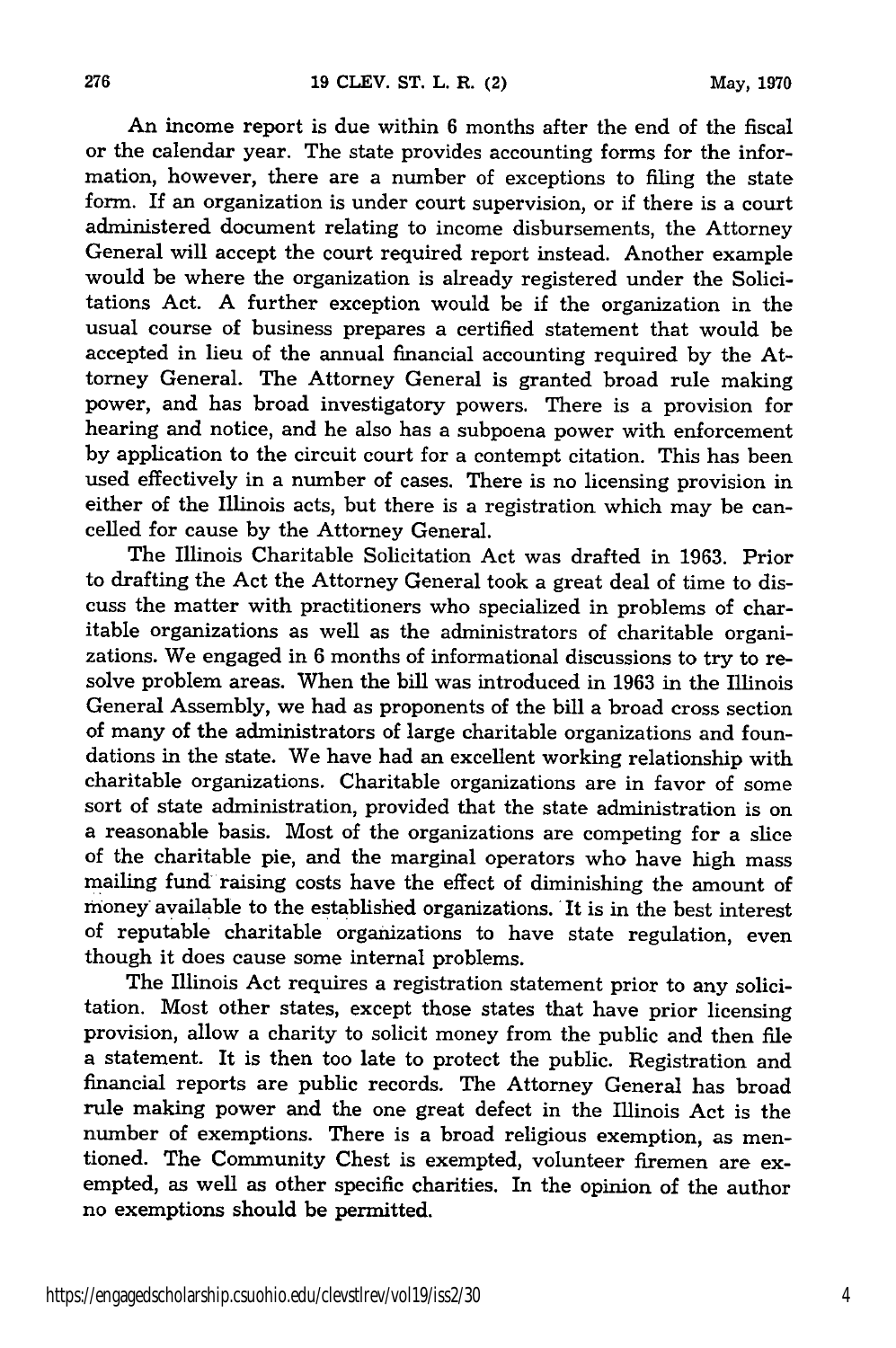The financial reporting provision situation is a good balance between information needed **by** the state agency and information readily available to the charity. A financial report within 6 months of the end of the fiscal or calendar year is required. If the organization raises over \$10,000 in funds, a long form report is required and this report must be certified. If the solicitation is under \$10,000 a short form is required which requires no certification and may be signed **by** responsible fiscal officers. We have a special provision relating to professional fund raisers, and if a professional fund raiser is utilized in any respect **by** an organization, the long form certified report must be made. The Attorney General may cancel a registration for failure to file, within the time permitted.

Illinois and most other states provide for substituted service on organizations or persons having no office within the state. These are brave words, but they have only a limited impact when you get into the realities of enforcing a judgment against a foreign corporation.

Illinois has a provision relating to professional fund raisers. A registration is required of a professional fund raiser prior to any undertaking on behalf of a charitable organization. The professional fund raiser must file a \$5,000 performance bond with the security running for the use of the people of the State of Illinois. He must file an annual report of his activities; any contract or agreement between the professional fund raiser and the charitable organization must be in writing, and a copy of that contract must be filed with the Attorney General. There is also a section dealing with a professional solicitor who typically is employed by a professional fund raiser. He must also register. Illinois has provided as a sanction for the professional fund raiser-solicitor a misdemeanor penalty providing up to one year in jail or a \$1,000 fine for violation and conviction of any of the provisions dealing with professional fund raising. In the experience of the Better Government Association the temptation of the charitable organization to turn to prohibited activities is increased greatly when it obtains the service of a professional fund raiser. The great majority of professional fund raisers do a good job, and have very high professional standards. But some of the individuals are nothing but con-artists who have styled themselves as professional fund raisers. They recognize the impact in obtaining a charitable dollar by virtually renting crippled children, and sending out a colored brochure in large quantities with assurance that they're going to make some money.

One other provision in the Act relating to professional fund raisers is that it is a violation for any professional fund raiser or professional solicitor to have had a prior record of conviction for either a misdemeanor or felony involving the misapplication or misuse of money. This reflects our concern for the unscrupulous professional fund raiser. The Attorney General may enjoin a charitable organization for any scheme,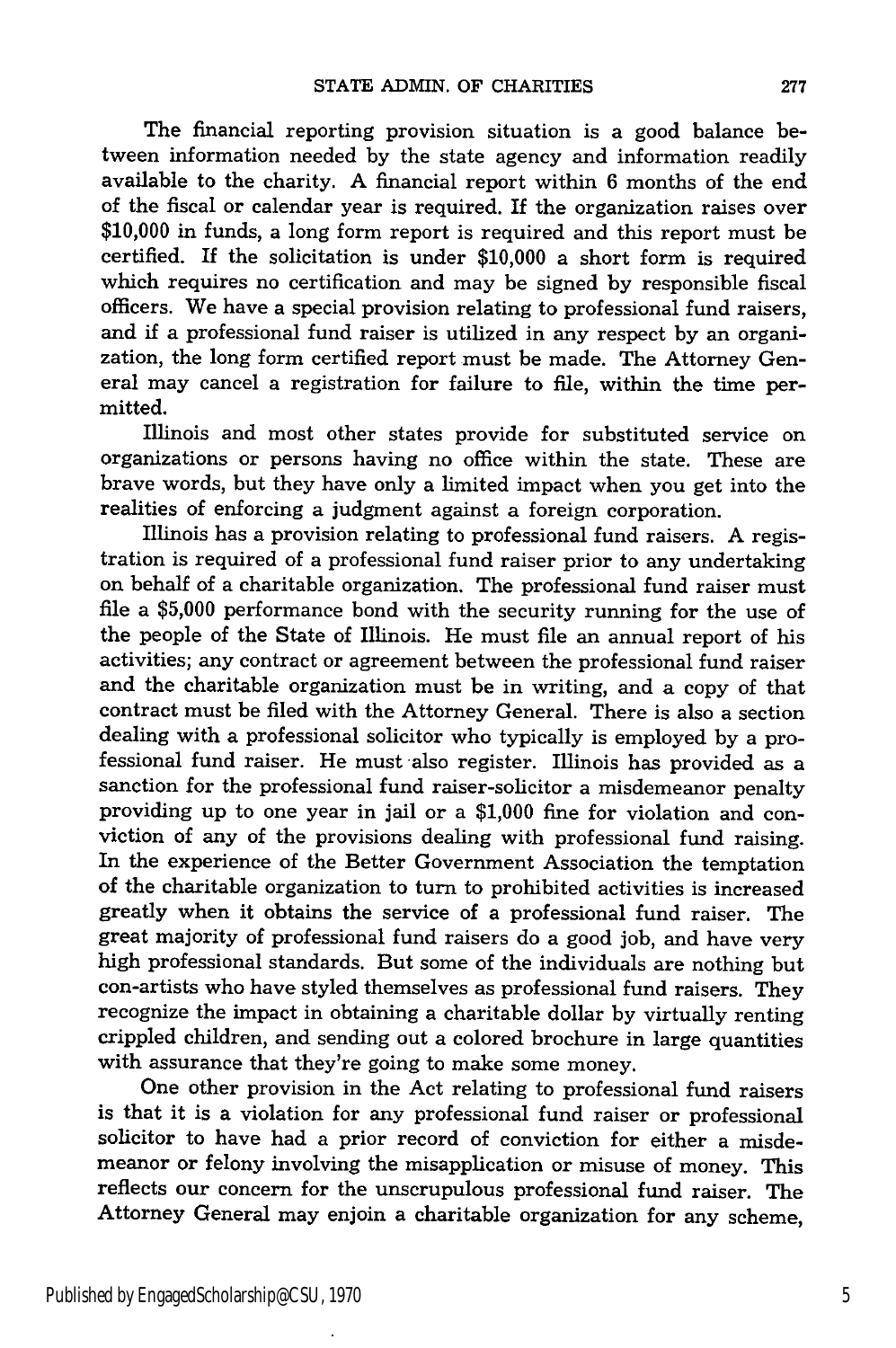artifice, false representation or other device, and the definition is most broad. The Attorney General also has a subpoena enforcement power by application to the circuit court.

The Attorney General has broad investigatory power. There is a provision for hearing and notice to require the production of books and records, hearings, conferences and the like.

There are a number of other ancillary provisions, one of which will be outlined. There is a provision which makes it a violation of the Act to use another's name on a charitable solicitation drive, without first having received written prior permission of that individual. Typically, there may be a new charitable organization which has a very prestigious listing of people as their founders and supporters. Upon closer review it will be discovered that some know nothing about the organization.

Michigan has a licensing provision upon application. The license may be revoked by hearing. In Illinois there is no licensing procedure. A registration statement is accepted without the further steps of issuing a license. From an administrative standpoint it makes more sense to have a license which may be the subject of license revocation procedure.

Even though there are states without laws relating to charitable organizations, the Attorney General has inherent common law powers to prosecute on behalf of the public or unnamed beneficiaries when there is fraudulent use of public funds. This can be extended to the collection and disbursement of funds. Under the Illinois Constitution the Attorney General is a Constitutional officer whose powers were co-extensive with that of the English Attorney General at common law. That gives the Illinois Attorney General broad power, and this is true in more than 40 of the states. There is a substantial number of cases, beginning in 1920, prior to the institution of these laws, which provides ample precedent for enforcement by the Attorney General under his common law powers.

The following is an amalgam of the kinds of problems that have been encountered in Illinois. A very typical example would relate to an organization located outside Illinois which had in its purpose the care of crippled children. It developed a mass mailing technique whereby it mailed expensive brochures containing a plea for these children into 25 of the most populous states. It was quite effective. The problem, however, was that in one year they raised 1.3 million dollars and they spent 1.2 million dollars on fund raising and administrative costs. Only \$100,000 was devoted to their program to aid crippled children. The sponsors of the charity were anxious to expand their operation, and they thought the fastest and easiest route to develop a charitable organization was through a mass mailing technique. Difficulty was had in obtaining its books and records. This was a typical interstate mailing problem. It was an out of state corporation which mailed into Illinois. The only point of contact was by letter, with a return envelope soliciting a con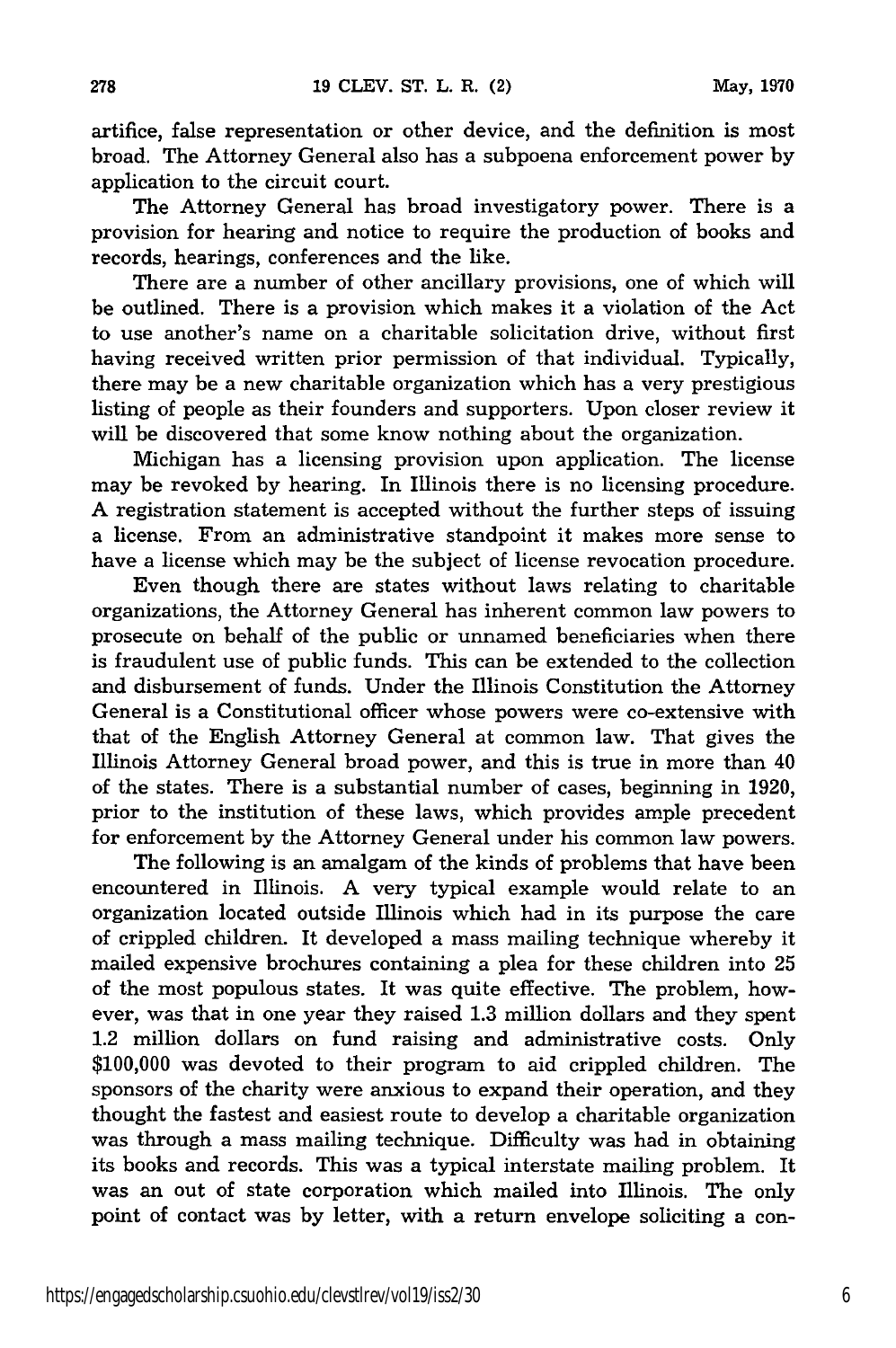tribution. After a series of conferences the sponsors signed a Consent Decree and agreed not to solicit in the State of Illinois.

There is a need for regulation in this area. The problem is to balance that need with an attempt to limit the burdens and expense for the charitable organization which complies with the Act.

Another word about the mass mailers. The mass mailer is a rather new phenomenon. It have proven mailing lists. An organization may pay as much as \$500,000 to rent the list for one year. The economic reason is that a proven mailing list makes money on a margin as small as a 3 per cent return. If one here wanted to form a home for crippled children, one could enter into a contract with a mass mailer, who in many cases will advance the funds necessary for this mass mailing. The significance is that a high percentage of the public's available charitable dollar is going for fund raising costs and not to charity.

We have new legislation in the State of Illinois dealing with fund raising costs which may set a pattern for a number of other states. The problem is, what constitutes an efficient fund raising program; what are the percentages? The shocking fact is that of those charitable organizations registered in the State of Illinois, the average amount devoted to fund raising and administrative costs is 45 per cent. Those organizations which are established and have a good reputation in the community average somewhat less than 20 per cent for fund raising costs. The range between 15 and 20 per cent would be acceptable. If it is over 20 per cent for fund raising costs, I am concerned. Anything over 30 per cent for fund raising costs should be prohibited.

The author recognizes some variable problems that are encountered by charitable organizations. Obviously, a long established charitable organization with a "saleable" disease, such as heart, cancer, and the like, has a better chance of obtaining a charitable dollar than a new organization with a more obscure disease. The Attorney General has an overview of the problem and is in an excellent position to make some allowance for these problems. If an established organization attempts to change its format and it makes a mistake in one year, and its fund raising costs go up, those factors should be considered. The counter argument is, of course, that some absolute objective determination should be sought.

Illinois has a new piece of legislation which doesn't meet either of those problems and may cause a lot of additional problems for practitioners in the future. Illinois has a 75 per cent rule, which is illusory. By definition, it relates everything to administrative costs, so what we have now is a law that says that you cannot devote more than 25 per cent of total collections for administrative costs. It very nicely avoids the real problem, which is fund raising.